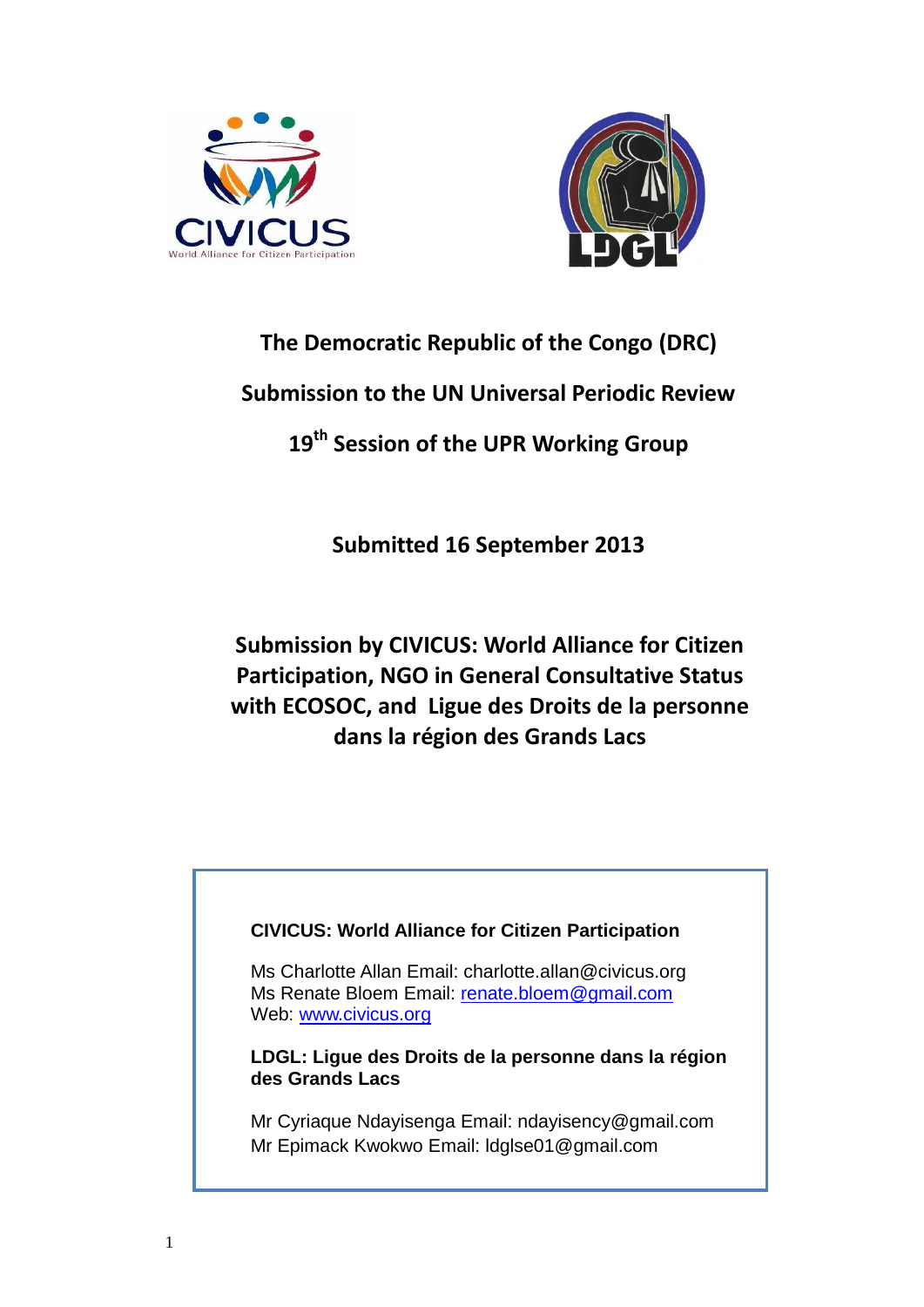### **1. (A) Introduction**

- **1.1** CIVICUS: World Alliance for Citizen Participation is an international movement with members in more than 100 countries. Established in 1993, CIVICUS nurtures the foundation, growth and protection of citizen action worldwide, especially in areas where participatory democracy and citizens' freedom of association are threatened.
- **1.2** LDGL: The Ligue des Droits de la personne dans la region des Grands Lacs is a regional human rights umbrella composed of 25 country-based CSOs working in human rights, fundamental freedoms, democracy and development in the Great Lakes region of Burundi, the Democratic Republic of the Congo (DRC) and Rwanda. Created on 30th May 1993, LDGL has been involved in human rights monitoring, human rights education and capacity building for its members and others CSOs partner at the grassroots level. Its mission is to promote and protect human rights and democratic principles in the three countries by using national, regional and international human rights mechanisms.
- **1.3** In this document, CIVICUS and LDGL outline concerns related to the environment in which civil society and human rights defenders operate in the DRC, and discuss the threats they face in the exercise of the freedoms of expression, association and assembly.
- **1.4** CIVICUS and LDGL are deep alarmed by the heavy handed measures taken by the Government of the DRC that drastically curb the freedom of speech and assembly, and in particular which make dangerous, expressing dissent in print.
- **1.5** CIVICUS and LDGL are equally alarmed by the failure of the DRC Government to allow peaceful assembly and at the violence frequently experienced by antigovernment protestors at protest marches.
	- In section B, CIVICUS and LDGL highlight concerns relating to the lack of the freedoms of expression, association and assembly.
	- In section C, CIVICUS and LDGL highlight concerns over detentions, disappearances and attacks against civil society members and human rights defenders.
	- In section D, CIVICUS and LDGL highlight concerns over detentions, disappearances and attacks against journalists.
	- In section E, CIVICUS and LDGL make recommendations in the areas of concern listed.
- **2. (B) Concerns regarding legal and practical restrictions on the freedoms of expression, association and assembly**
- 2.1 In 1976, the DRC acceded to the International Covenant on Civil and Political
- 2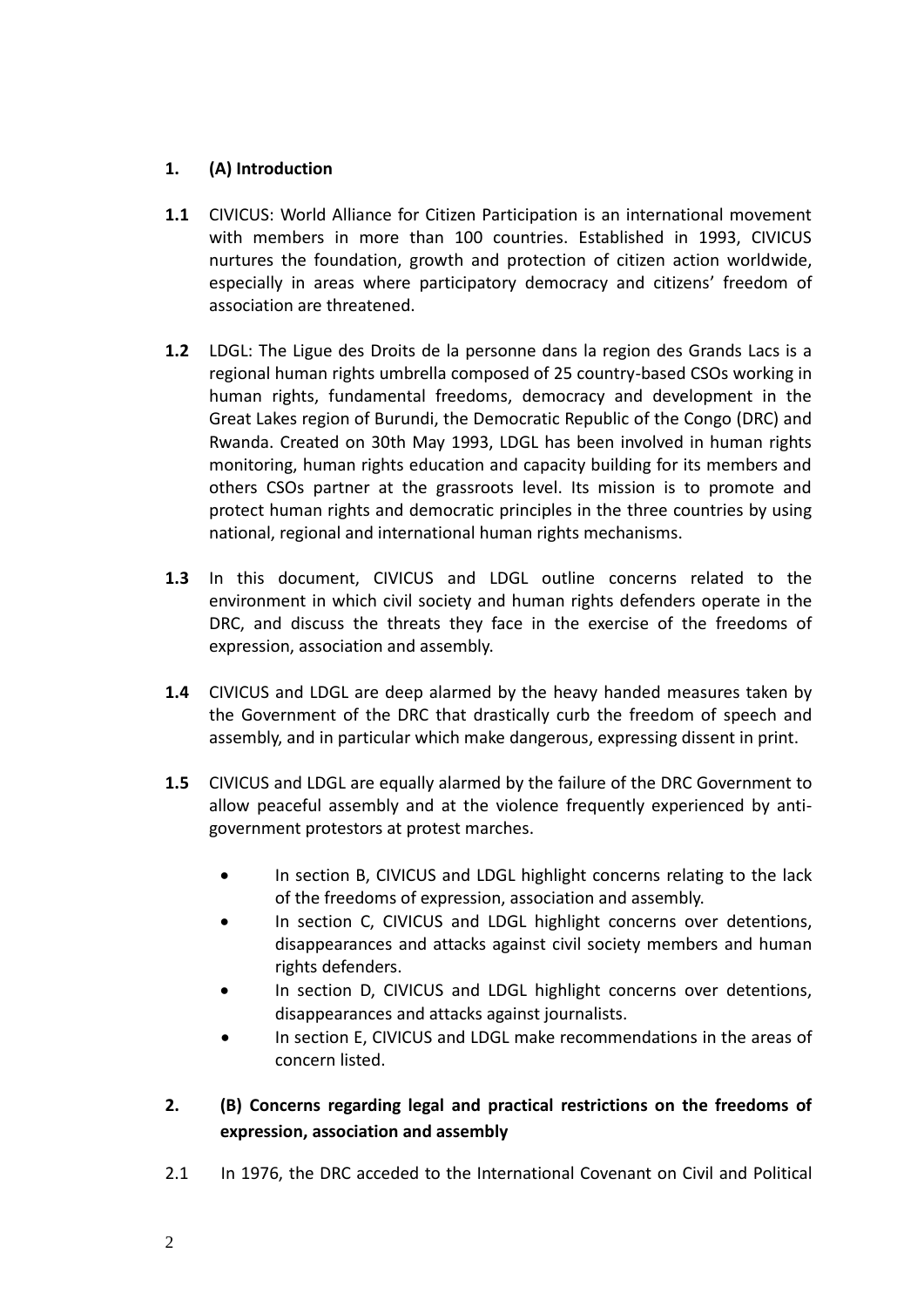Rights (ICCPR) which under articles 19, 21 and 22 guarantees the freedom of expression and the right to hold opinions without interference; the right of assembly and the right of association.

- 2.2 Article 23 of the Constitution of the Democratic Republic of the Congo of 2006 guarantees the freedoms of speech and expression. Article 24 of the Constitution guarantees the right to information through the liberty of the press and the freedom of information through newspapers, radio and television. Both articles contain limitations on the basis of law, public decency and good morals. Article 25 permits peaceful meetings without weapons while article 26 guarantees the right to protest so long as the organisers of protests in public spaces or the open air inform the relevant authority in writing first.
- 2.3 However in the DRC, there is a gulf between the legislation in place and the breach of rights experienced in practice. Harassment that ignores the fundamental freedoms is frequently meted out by a variety of sources including the security apparatus and national and local government officials, but also by non-state actors.
- 2.4 While the 1996 Press Law aims to protect the exercise of press freedom, it also limits it through the prohibition on insulting the President. The 2004 Penal Code criminalises public and malicious slander. These laws are often invoked to curb dissent expressed in the media and by opposition political leaders.
- 2.5 Those journalists and members of the media that are charged under the DRC's criminal defamation and insult laws, are mostly targeted in an attempt to silence criticism of the government. For example, in February 2013 journalist Joachim Diana Gikupa was convicted of criminal defamation for a report he published in 2012 claiming that a Chinese company managing a local hospital was selling medication past its expiry date.<sup>1</sup> Despite such convictions, the hundreds of privately owned media outlets in existence still frequently remain critical of the government although many are owned by business men and political figures and are used for propaganda. According to the Ministry of Communications there were 134 television stations, 463 radio stations, and 445 newspapers registered in the DRC, as at August 2012.
- 2.6 The freedoms of speech and expression are hindered by the harassment of journalists and media outlets by the National Intelligence Agency (NIA) and other bodies such as the High Authority on Media (HAM). An additional regulatory body, the High Council for Broadcasting and Communication (CSAC) established in 2009, comprises of members all appointed by the President. In 2012 when the conflict in the Eastern Congo resumed,  $CSAC<sup>2</sup>$  barred all

 $\overline{a}$ 

<sup>&</sup>lt;sup>1</sup> Radio Okapi, Kinshasa: pas de liberté provisoire pour le journaliste Diana Gikupa détenu au CPRK, 23 February 2013, [http://radiookapi.net/actualite/2013/02/23/kinshasa-pas-de-liberte-provisoire-pour](http://radiookapi.net/actualite/2013/02/23/kinshasa-pas-de-liberte-provisoire-pour-le-journaliste-diana-gikupa-detenu-au-cprk/)[le-journaliste-diana-gikupa-detenu-au-cprk/](http://radiookapi.net/actualite/2013/02/23/kinshasa-pas-de-liberte-provisoire-pour-le-journaliste-diana-gikupa-detenu-au-cprk/) .

<sup>&</sup>lt;sup>2</sup> ACP Media Publique, Radio Okapi et RFI sanctionnées par le CSAC, 29 November 2012, [http://www.acpcongo.com/index.php?option=com\\_content&view=article&id=13886:radio-okapi-et-rfi-](http://www.acpcongo.com/index.php?option=com_content&view=article&id=13886:radio-okapi-et-rfi-sanctionnees-par-le-csac&catid=35:nation&Itemid=56)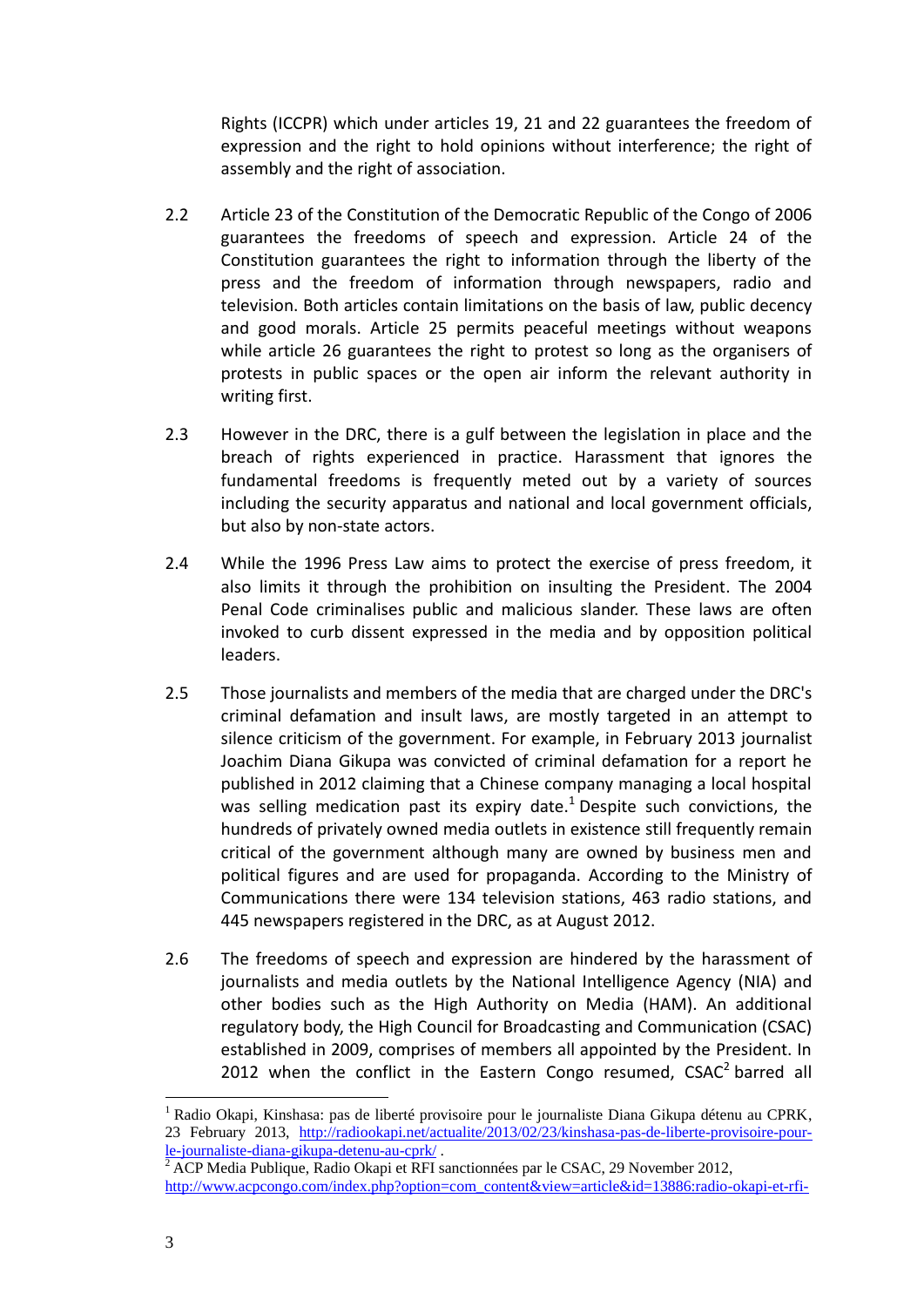broadcasters from airing programs discussing the conflict and suspended several radio stations in apparent attempt to curb media freedoms in the country. Due to its targeting of opposition TV channels and repeated instances of operational bias, Journalistes en Danger (JED), the press freedom organization, called for the CSAC to be dissolved.<sup>3</sup>

- 2.7 The DRC's radio stations in particular face attack. In May 2013 in North Kivu province, several radio stations were forced to shut down, lay off staff or stop broadcasting certain types of news by the M23 rebel group. The M23 rebel group stopped the transmissions of 3 national radio stations (two state owned) in Goma in December 2012 for 12 days, after it first took control of the city. All local media were given strict instructions not to relay information coming from the government. Also in December 2012, United Nationssponsored broadcaster Radio Okapi was suspended in Kinshasa by the government for reportedly broadcasting an interview with the leader of the M23 rebel group.
- 2.8 Although, the internet has not been reported as subject to state control of any note, the CSAC law requires bloggers to obtain authorization from the CSAC. This legal provision is an impediment to free speech. Curbs on telecommunications remain a matter of concern. For instance, in December 2011 the government suspended text messaging throughout the country for three weeks "to maintain public order and protect the safety of property and people". This was a result of the escalating violence surrounded the disputed election results from the Presidential and legislative elections held on 28 November 2011.
- 2.9 The freedom of assembly is intermittently respected in the DRC. Organizers of public events must register in advance with local authorities who may then deny authorization within 5 days of the registration. The security services have been known to act violently against unregistered protests. For instance, on 13 August 2013, the police beat protesters in Goma who were protesting the conviction of a Parliamentarian for speaking out on inadequate fair trial procedures.
- 2.10 Following the outcome of the November 2011 elections, dozens of protesters were killed, and many more arrested since the election results were announced in early December 2011. A mass protest organised by a Catholic group in Kinshasa on 16 February 2012 against claims of electoral fraud, including the disappearance of up to 1.6 million ballots, was also met with violence. The protest was declared illegal as the government claimed the organisers had not submitted the necessary paperwork. The police then used batons and tear gas to violently disperse the marchers.

1

[sanctionnees-par-le-csac&catid=35:nation&Itemid=56](http://www.acpcongo.com/index.php?option=com_content&view=article&id=13886:radio-okapi-et-rfi-sanctionnees-par-le-csac&catid=35:nation&Itemid=56)

<sup>3</sup> Reveil FM, Journaliste En Danger (JED) exige la dissolution du CSAC et en appelle à un état d'urgence pour sauver la liberté de la presse en République démocratique du Congo!, 29 December 2011, [http://reveil-fm.com/index.php/2011/12/29/2039-journaliste-en-danger-jed-exige-la-dissolution](http://reveil-fm.com/index.php/2011/12/29/2039-journaliste-en-danger-jed-exige-la-dissolution-du-csac-et-en-appelle-a-un-etat-durgence-pour-sauver-la-liberte-de-la-presse-en-republique-democratique-du-congo)[du-csac-et-en-appelle-a-un-etat-durgence-pour-sauver-la-liberte-de-la-presse-en-republique](http://reveil-fm.com/index.php/2011/12/29/2039-journaliste-en-danger-jed-exige-la-dissolution-du-csac-et-en-appelle-a-un-etat-durgence-pour-sauver-la-liberte-de-la-presse-en-republique-democratique-du-congo)[democratique-du-congo](http://reveil-fm.com/index.php/2011/12/29/2039-journaliste-en-danger-jed-exige-la-dissolution-du-csac-et-en-appelle-a-un-etat-durgence-pour-sauver-la-liberte-de-la-presse-en-republique-democratique-du-congo) .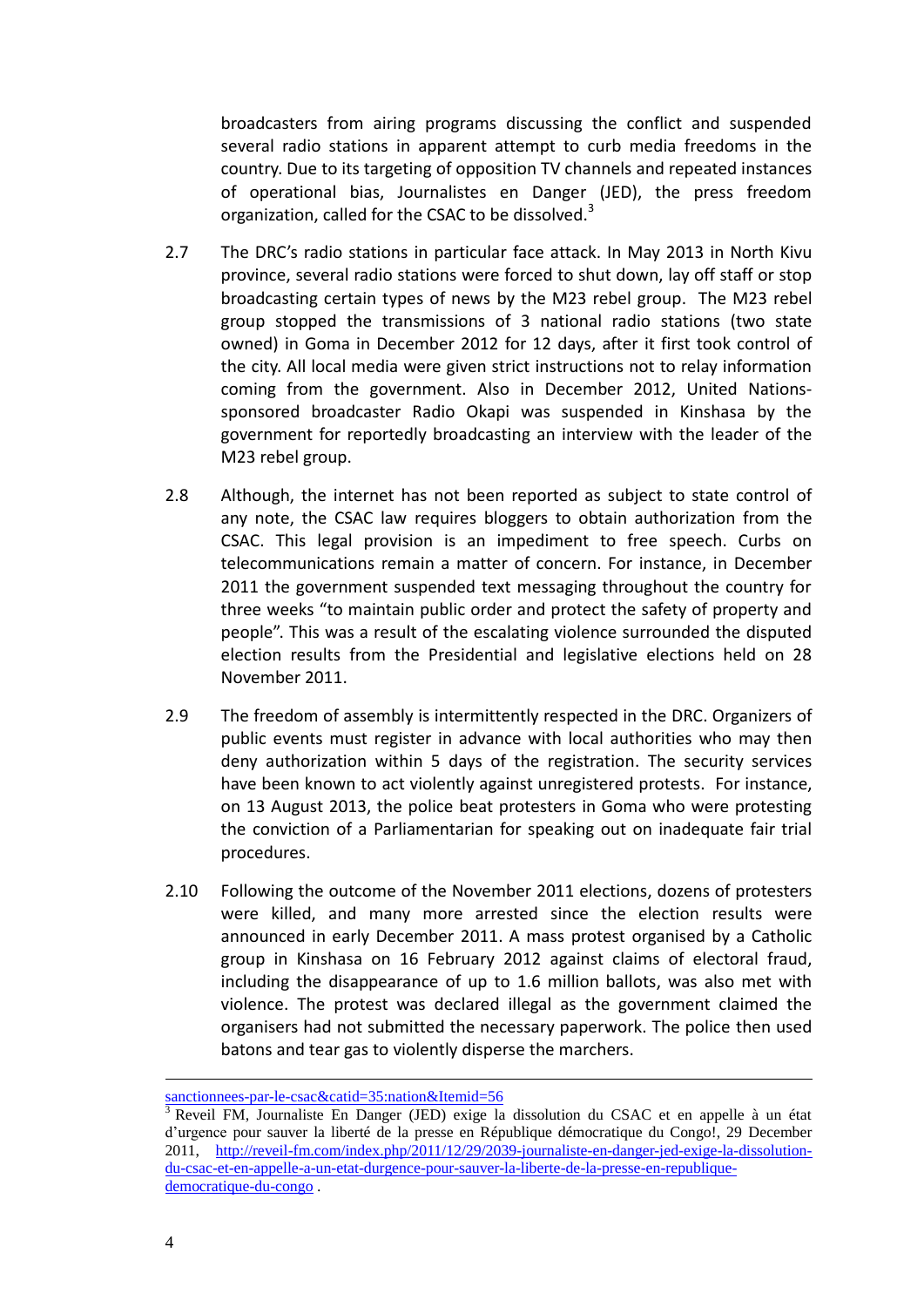- 2.11 Despite complying with the requirement to inform the authorities in advance, twelve members of the Association for the Defence of the Interests of Bandundu City were also convicted for planning a protest in March 2013 against the poor management of Bandundu's governor.
- 2.12 The freedom of association in the DRC is governed by the Constitution and by Law no. 004-2001 of 20th July 2001 (Law 004/2001 NGOs are categorized as Non-Profit Associations responsible for community development and must obtain approval from "the Minister who has jurisdiction over the specified sector of activities" in which the organization wants to operate. Requirements to obtain government approval remain an impediment to freedom of association.

#### **3. (C) Concerns involving harassment, threats and attacks against civil society activists and human rights defenders**

Article 12 of the UN Declaration on Human Rights Defenders mandates all UN member states, including the DRC, to take all necessary measures to ensure protection of human rights defenders.

However, the continued instability in the DRC and the lack of any discernible improvement in the treatment and safety of protestors and members of the media, means that the DRC government's commitment to the Declaration has still not equated to substantive practice. This is particularly the case given the government failure to protect its citizens from rebel movements and when state agents themselves are the perpetrators of violence against civil society members.

## **(Targeting of government critics, human rights organisations and human rights defenders)**

- 3.1 Government critics and human rights defenders are met with harsh treatment all over the DRC. The illegal detention and arbitrary arrests of government critics and human rights defenders are regularly reported without any investigation by security forces and CSOs actors frequently receive anonymous texts and phone calls with threatening messages. Of particular note is the security for human rights defenders in the eastern region. The situation has been deteriorating rapidly due to the presence of the M23 rebel group there which formed when elements of the National Congress for the Defence of the People (CNDP), turned against the DRC government in April 2012. The presence of M23 has resulted in increased paranoia and surveillance by the state of anyone deemed to support M23's cause, or to be critical of the state.
- 3.2 On August 13, 2013, two days after speaking on a radio program in Goma about the M23 rebel group and the conflict in eastern DRC, Member of Parliament Muhindo Nzangi was tried, convicted, and sentenced for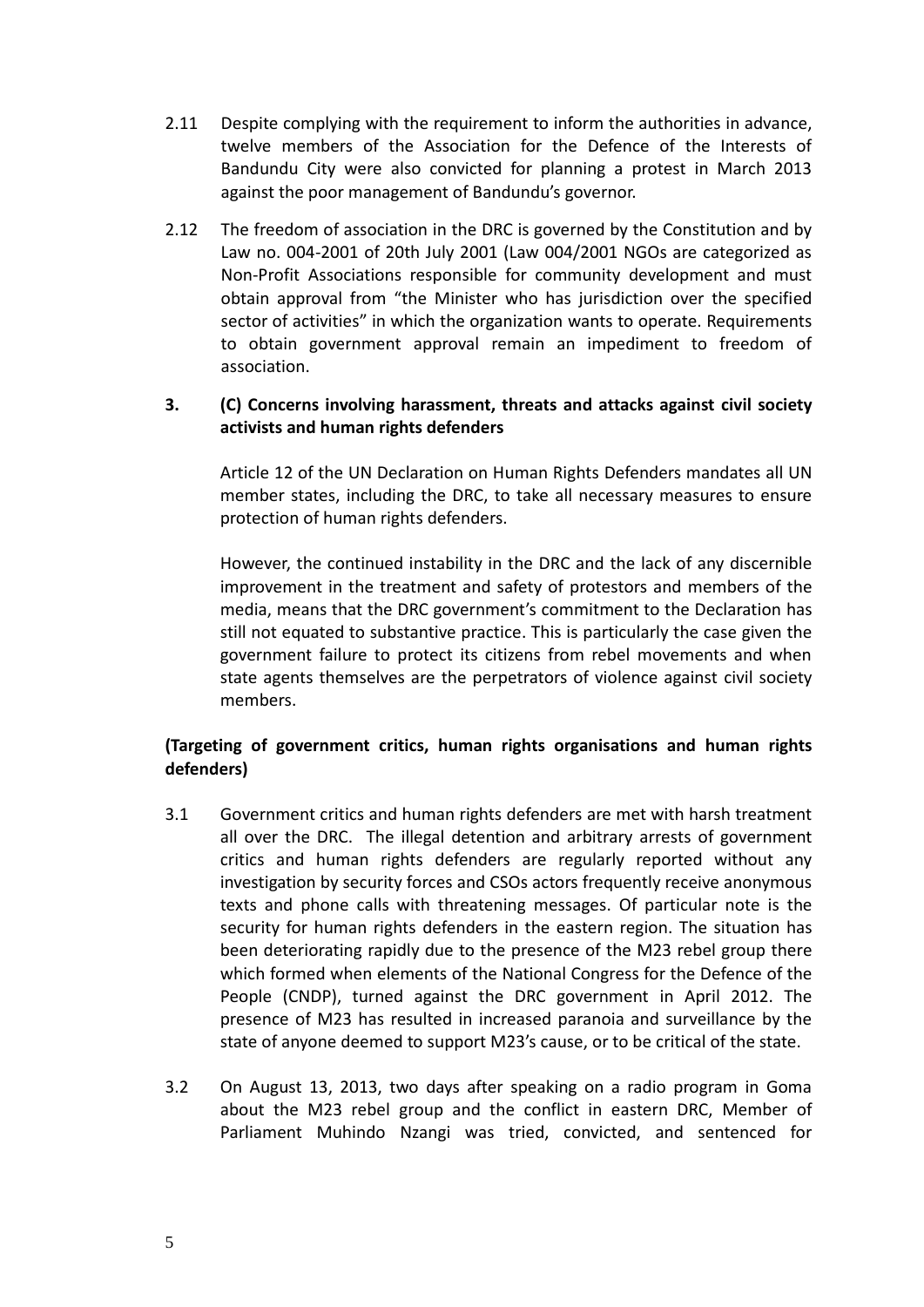endangering internal state security<sup>4</sup>. He received three years imprisoned after a trial that is widely believed to have failed to comply with international fair trial standards. On 25 October 2012 activist and government critic Dr Denis Mukwege was attacked shortly after returning to his home in Bukavu, South Kivu where he found armed men threatening his children with guns and his security guard shot.

- 3.3 Elsewhere, Eugène Diomi Ndongala, president of the opposition Christian Democrats (Démocratie Chrétienne) and a founding member of the Popular Presidential Majority *(*Majorité présidentielle populaire*)*, was detained in April 2012 in an apparent attempt to silence his dissent and vocal criticism of the recent elections. He was detained incommunicado by the intelligence services in Kinshasa without due process for one hundred days.
- 3.4 In the run up to the November 2011 elections, opposition politicians and supporters were targeted with violence and harassment by police. Torture, illtreatment and arbitrary and illegal arrests were commonly used as intimidation tactics against members of the opposition, particularly, the supporters of President Kabila's main challenger, Etienne Tshisekedi of the Union for Democracy and Social Progress (UDPS). Members and perceived members of the UDPS suffered from treatment including being beaten with clubs and tear gassed particularly at marches in September and October 2011.
- 3.5 In June 2010 the prominent human rights activist Floribert Chebeya Bahizire<sup>5</sup> was murdered after experiencing a pattern of death threats, arrests and intimidation for over 20 years. In June 2011, four national police officers were sentenced to death and one to life in prison for his murder. The case of Pascal Kabungulu who was murdered in July 2005 remains unsolved. He was the Executive secretary of Heritiers de la Justice, a local NGO active in human rights issues in South Kivu, as well as the Vice president of LDGL.
- 3.6 Human rights organisations are still able to operate, but with caution given the pressure they face from powerful state and non-state actors who are very sensitive to criticism of their political or business interests. The creation of fake CSOs has also added to the confusion by confusing the activities of legitimate CSOs and those who are pro-government. This strategy has been used to weaken the voice of active CSOs in DRC.

#### (**Targeting of trade union leaders and members)**

3.7 Trade unionists are reportedly harassed, arrested and prosecuted in the DRC, and must also compete with a number of state sponsored trade unions that are not independent. Despite all its ratifications of the ILO core conventions,

 $\overline{a}$ 

<sup>4</sup> Congoflash.com, DRC: the MP Muhindo Nzangi sentenced to 3 years in prison farm, 17 August 2013, <http://www.congoflash.com/en/rdc-le-depute-muhindo-nzangi-condamne-a-3-ans-de-prison-ferme/> <sup>5</sup> New York Times, Lifetime of tracking killings ends in own death, 27 June 2010, [www.nytimes.com/2010/06/28/world/africa/28congo.html](http://www.nytimes.com/2010/06/28/world/africa/28congo.html)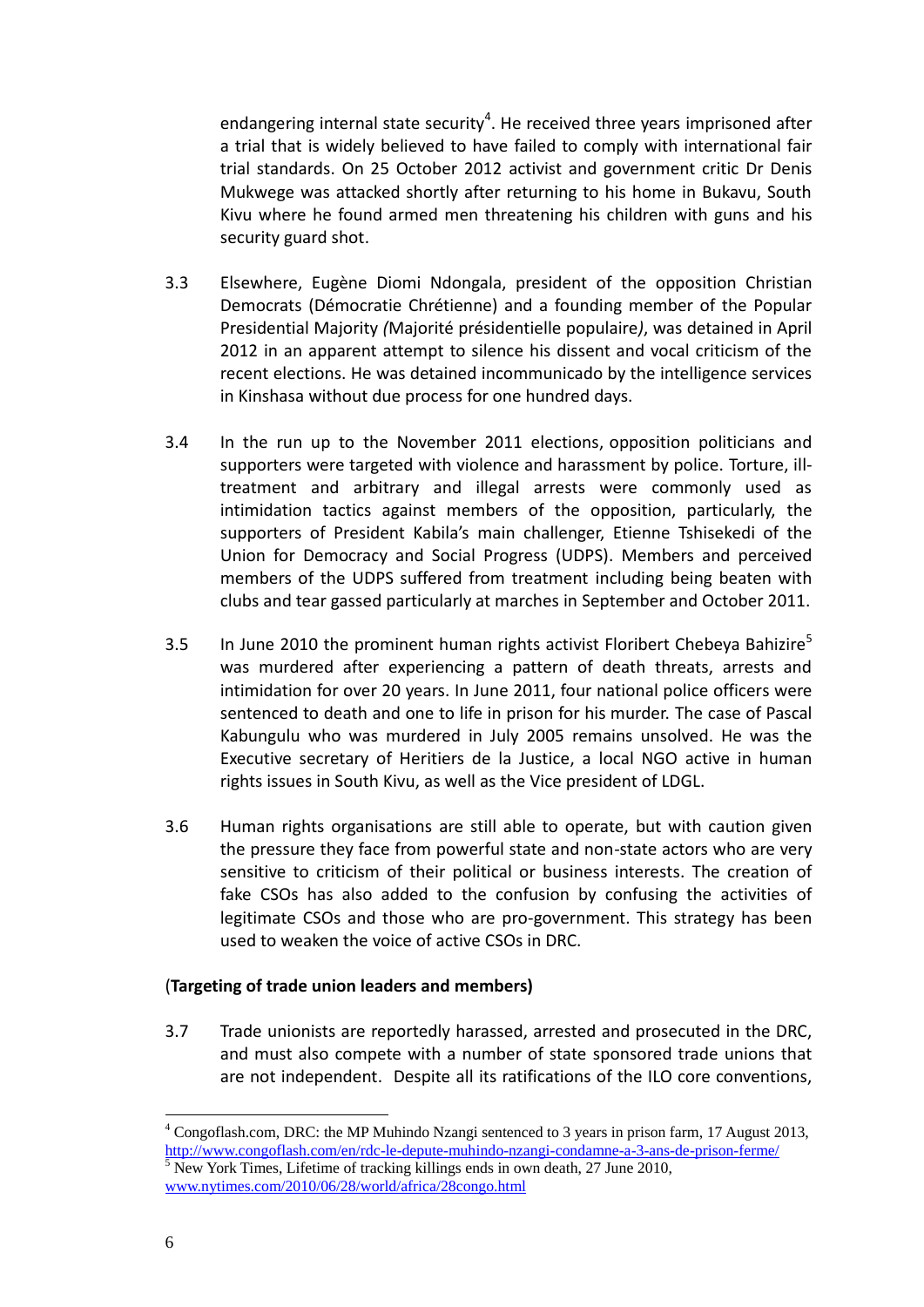and also the recognition of the right to form a union under the Constitution of the DRC, the DRC's government failed to respond to various complaints filed with the ILO Committee by a number of DRC union centres in 2012.

- 3.8 In February 2011, unionists Pierre Liandja and Tshétshé Ingulu Ngangeli were targeted for criticising mismanagement in the fiscal department at the Department of Administrative and Property Revenues (DGRAD). Liandja received death threats by text message, while Ingulu Ngangeli was arrested and imprisoned for several months in Kinshasa.
- 3.9 Police also reportedly attacked two trade unionists on 9 March 2012 during a strike in front of the administrative building of the transport and ports trading company, SCTP. On 7 April 2012, Agbayo Vital, Mukulungu Puis, Lino Metikwiza and Yilu Yilu, four trade unionists from the SCTP, were arrested at SCTP's request. They had been demanding the payment of wage arrears and a review of their transport allowances. Metikwiza and Yilu were subsequently imprisoned.

#### **(Attacks on Lesbian Gay Bisexual and Transgender Intersex (LGBTI) Activists)**

- 3.10 Although taboo, homosexuality has never been illegal in the DRC, however, there are conflicting reports that in October 2010 a bill criminalising homosexuality was presented to Parliament. Under the bill people who engage in homosexual activity would be sentenced to 3 to 5 years in prison or fined 500,000 Congolese francs. Members of associations that defend the rights of homosexuals could also face prison sentences. The status of the bill at the date of writing is currently unclear.
- 3.11 Groupe Hirondelles Bukavu in South Kivu is the only support service NGO for homosexuals in the country. There have been no attacks on gay activists recorded recently.

### **4. (D) Concerns involving harassment, threats and attacks against journalists**

- 4.1 The DRC has seen a backward slide in the treatment of journalists and the control of the media, particularly since the run-up to the elections in November 2011, and since the M23 rebel group formed and began to attack the eastern provinces. The perpetrators are consequently both the state and the rebel groups. The areas with the highest number of attacks on the press are Bas Congo, North Kivu and Katanga provinces.
- 4.2 Out of the numerous instances of journalist harassment, local TV station director Simplexe Musangu<sup>6</sup>'s was detained for a period in July 2013 in

 $\overline{a}$ <sup>6</sup> IFEX, TV station re-opens but Director still detained in Congo, 20 August 2013, <http://www.ifex.org/tag/Simplexe%20Musangu/>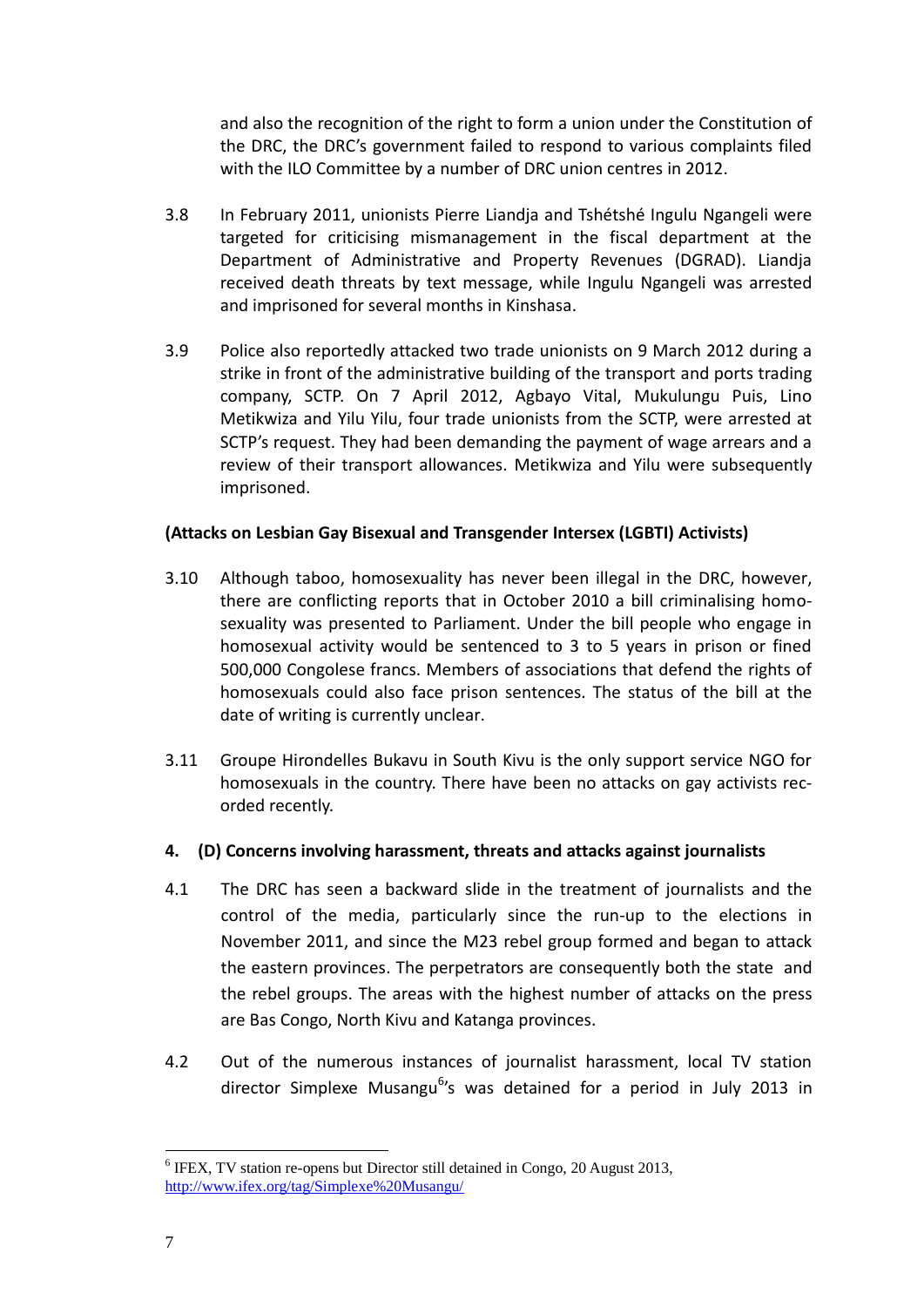Katanga province for inciting civil disobedience because his station broadcast a Katanga secessionist group's message when held up at gunpoint.

- 4.3 Guillain Chanjabo, 58, a presenter with youth-based community station Radio Canal Revelation, was found dead<sup>7</sup> in May 2013 with stab wounds in his head, back, stomach, and legs near Bunia. Journalists Dadou Ekiom, Guy Ngiaba and Pierre Sosthène Kambidi were all in jail at the end of 2012, to which Joachim Diana Gikupa of La Colombe was added in February 2013 on a criminal defamation charge for a report he published on unethical work practices by Chinese companies. On 15 April 2012, the police detained Sebastien Mulumba and Mbuyi Mukadi of Kisangani News in Oriental province for a period and then released them after they published an unfavourable article about a national deputy. The deaths of Didace Namujimbo in November 2008 and Serge Maheshe in June 2007, both journalists for Radio Okapi, remain pending and have received no credible investigation.
- 4.4 In North Kivu, journalists are near continually threatened, and in some instances, their work subject to a read through before publication by M23 intelligence officers. Radio stations have shut down or now heavily edit their content as a result of M23 intimidating them into carrying its propaganda. A number of journalists have fled the region and experience the phenomenon of being persecuted by M23 before arriving in another part of the DRC where they are monitored by the government security services as potential M23 accomplices. An example is Blaise Bahisha who stands accused of spying in Rutshuru and is now in prison in Goma as the government forces and M23 continue to fight for Goma's control. <sup>8</sup>

### **5. (E) Recommendations to the Government of the DRC**

5.1 CIVICUS and LDGL call on the Government of the DRC to operate in accordance with the rights enshrined in the ICCPR and the UN Declaration on Human Rights Defenders. At a minimum, the following conditions should be ensured: freedom of association, freedom of expression, the right to operate free from unwarranted state interference, the right to communicate and cooperate, the right to seek and secure funding and the state's duty to protect. In light of this, the following specific recommendations are made.

 $\overline{a}$ 

<sup>&</sup>lt;sup>7</sup> Echos Grande Lac, RDC: Un journaliste de la radio canal Révélation Bunia porté disparu, 5 August 2013, [http://www.echos-grandslacs.info/productions/rdc-un-journaliste-de-la-radio-canal-revelation](http://www.echos-grandslacs.info/productions/rdc-un-journaliste-de-la-radio-canal-revelation-bunia-porte-disparu)[bunia-porte-disparu](http://www.echos-grandslacs.info/productions/rdc-un-journaliste-de-la-radio-canal-revelation-bunia-porte-disparu) .

<sup>&</sup>lt;sup>8</sup> Reveil FM, 29 April 2013, RDC : Le journaliste Blaise Bahisha, accusé d'espionnage à Goma, a été transféré à la prison centrale, alors que la Ministre de la Justice séjourne dans la ville de Goma, [http://reveil-fm.com/index.php/2013/04/29/3523-rdc-le-journaliste-blaise-bahisha-accuse-despionnage](http://reveil-fm.com/index.php/2013/04/29/3523-rdc-le-journaliste-blaise-bahisha-accuse-despionnage-a-goma-a-ete-transfere-a-la-prison-centrale-alors-que-la-ministre-de-la-justice-sejourne-dans-la-ville)[a-goma-a-ete-transfere-a-la-prison-centrale-alors-que-la-ministre-de-la-justice-sejourne-dans-la-ville.](http://reveil-fm.com/index.php/2013/04/29/3523-rdc-le-journaliste-blaise-bahisha-accuse-despionnage-a-goma-a-ete-transfere-a-la-prison-centrale-alors-que-la-ministre-de-la-justice-sejourne-dans-la-ville)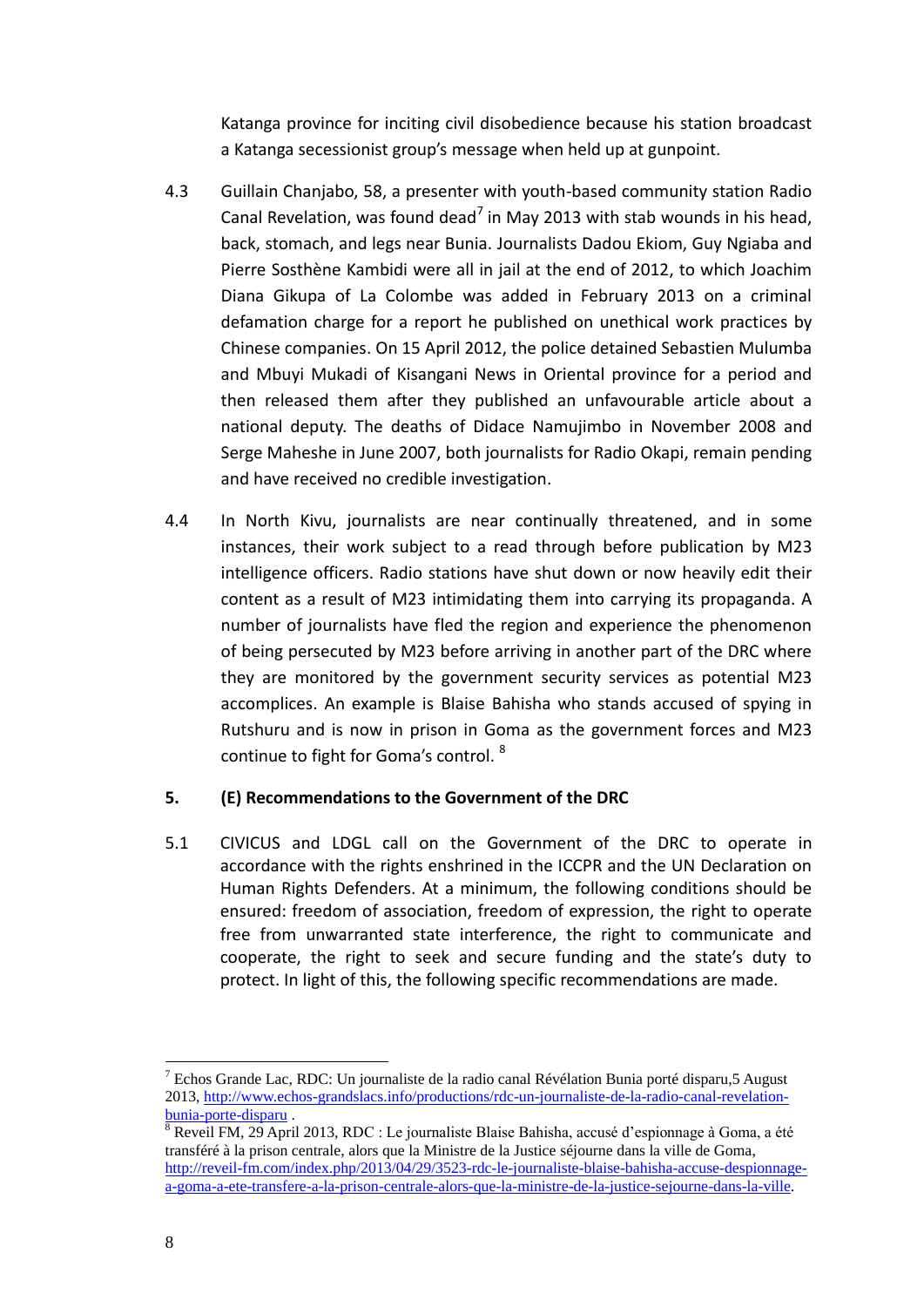### 5.2 **Regarding legislative restrictions on the freedoms of expression, association and peaceful assembly, the Government of the DRC should ensure:**

 The criminal defamation and insult laws imposing heavy burdens on the press and the freedom of expression in the DRC should be reviewed by the legislature in consultation with the media and civil society groups.

 Enact a law protecting human rights defenders and their work so that they may have a basis from which to claim for legal protection.

## **5.3 Regarding threats to civil society activists, human rights defenders and journalists**

 Detentions of, and threats against protestors, civil society activists, journalists and those broadcasting dissenting opinions, should be publicly condemned by senior government officials. This is to ensure protection by law enforcement agencies and an end to the culture of harassment among law enforcement agencies responsible for many of the detentions, and threats outlined in this submission.

 Impartial and effective investigations into all cases of attack, harassment, intimidation and disappearance of civil society activists, journalists and those broadcasting dissenting opinions, should be conducted and perpetrators should be brought to justice.

 All reported cases of injury to peaceful protestors by security forces should be subjected to mandatory and transparent investigation by an independent commission. Particular attention should be given to the deaths of protestors killed in the run up to, during and after the Presidential elections in November 2011.

 Security forces in charge of crowd control should be equipped with nonlethal weapons and provided with training on humane means of crowd control as well as on the UN Basic Principles on the Use of Force and Firearms.

 New measures should be taken to ensure that law enforcement methods offer adequate protection to all citizens, regardless of political affiliation.

 A self regulating body to monitor journalists and media issues should be established.

 Families of detainees who have been placed in *incommunicado* detention for their opinions or activism should be informed about their whereabouts and state of health while efforts should be made to ensure regular contact and communication.